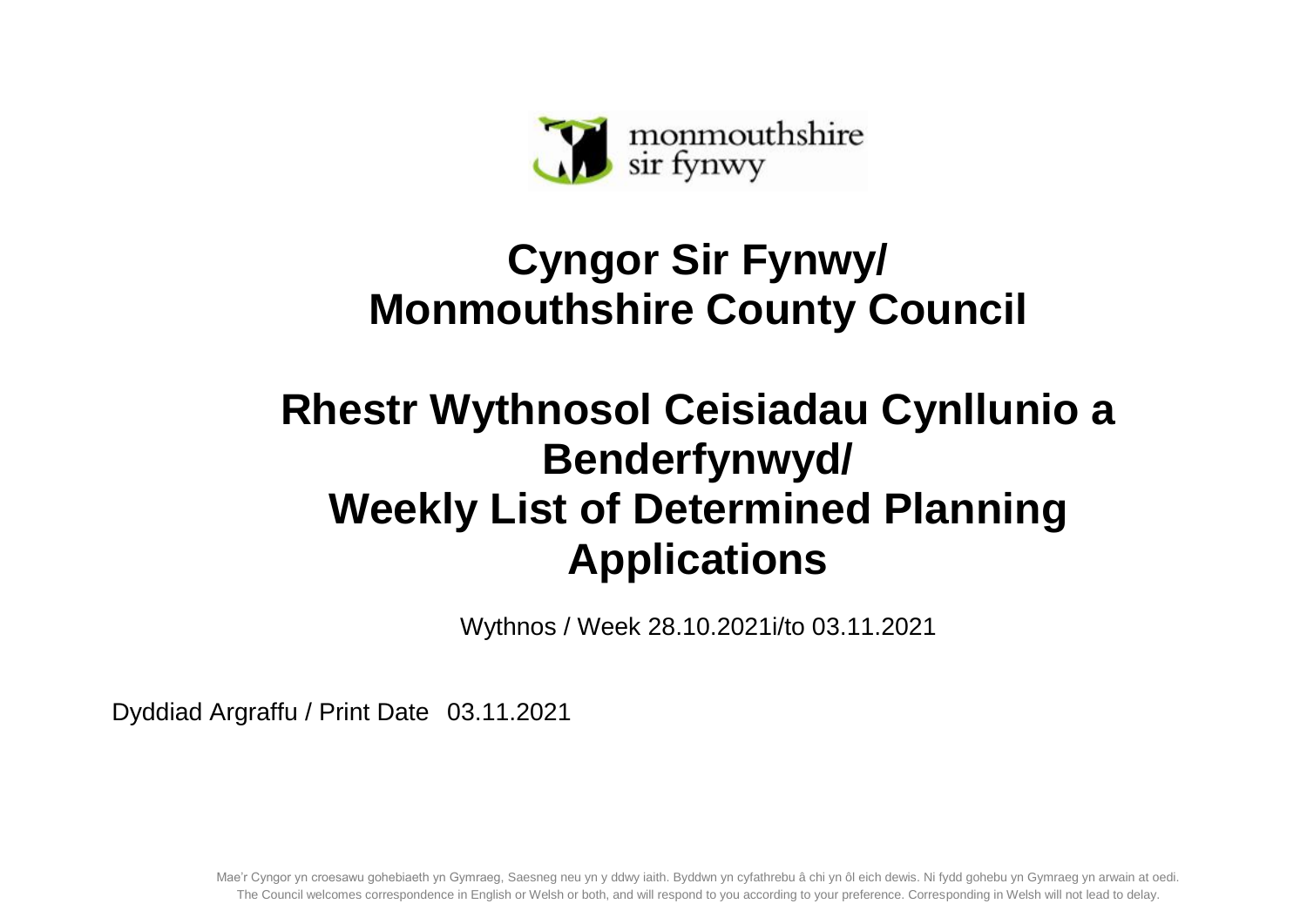| <b>Ward/Ward</b>                                                                            | <b>Rhif Cais/</b><br><b>Application</b><br><b>Number</b> | Disgrifia d o'r<br>Datblygiad/<br><b>Development</b><br><b>Description</b>                                      | <b>Cyfeiriad Safle/</b><br><b>Site Address</b>                                               | Penderfyniad/<br><b>Decision</b> | Dyddiad y<br>Penderfyniad/<br><b>Decision Date</b> | Lefel Penderfyniad/<br><b>Decision Level</b> |
|---------------------------------------------------------------------------------------------|----------------------------------------------------------|-----------------------------------------------------------------------------------------------------------------|----------------------------------------------------------------------------------------------|----------------------------------|----------------------------------------------------|----------------------------------------------|
| <b>Crucorney</b><br>Plwyf/ Parish:<br>Grosmont<br>Community<br>Council                      | DM/2021/00226                                            | First floor extension and<br>new window openings on<br>South (Rear) Elevation.                                  | <b>Brookside</b><br>Old Ross Road<br>Llanvetherine<br>Abergavenny<br>Monmouthshire<br>NP78RD | Approve                          | 02.11.2021                                         | <b>Delegated Officer</b>                     |
| <b>Llanfoist</b><br>Fawr<br>Plwyf/ Parish:<br><b>Llanfoist Fawr</b><br>Community<br>Council | DM/2021/00978                                            | Discharge of condition<br>10 (noise assessment)<br>for planning consent<br>DM/2019/02012.                       | Plot 48<br><b>Iberis Road</b><br>Llanfoist<br>Monmouthshire                                  | Approve                          | 28.10.2021                                         | <b>Delegated Officer</b>                     |
| Lansdown<br>Plwyf/ Parish:<br>Abergavenny<br><b>Town Council</b>                            | DM/2021/01582                                            | MCC 204/T4 - Crown<br>reduction by 40%,<br>thinning by 25% and<br>crown lift.                                   | <b>The Laurels</b><br>Lansdown Road<br>Abergavenny<br>Monmouthshire<br>NP7 6AN               | Approve                          | 02.11.2021                                         | Delegated Officer                            |
| Wyesham<br>Plwyf/ Parish:<br>Monmouth<br><b>Town Council</b>                                | DM/2020/01766                                            | Retrospective application<br>for amendment to<br>previously approved<br>planning application:<br>DM/2020/00669. | <b>Beaulieu Barn</b><br>25 Kymin Road<br>The Kymin<br>Monmouth<br><b>NP25 3SD</b>            | Approve                          | 29.10.2021                                         | <b>Delegated Officer</b>                     |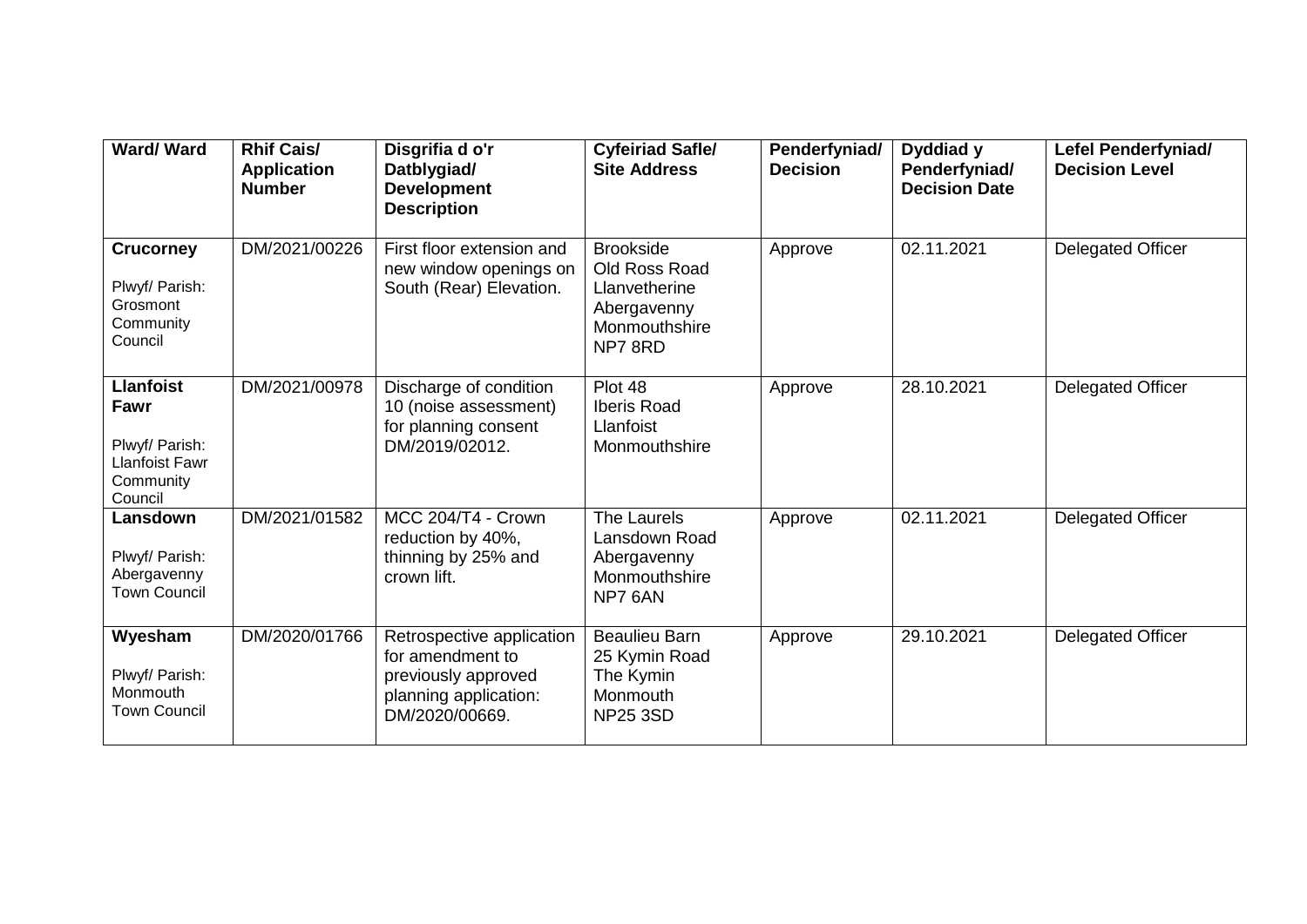| <b>Llanover</b><br>Plwyf/ Parish:<br>Llanarth<br>Community<br>Council                | DM/2021/00780 | Two storey side<br>extension to provide<br>additional ground floor<br>kitchen/dining and<br>bedrooms at first floor.                                                    | Sunnybank<br>John Smiths Lane<br><b>Great Oak</b><br><b>Bryngwyn</b><br><b>Usk</b><br><b>NP15 2DD</b> | Approve | 29.10.2021 | <b>Delegated Officer</b> |
|--------------------------------------------------------------------------------------|---------------|-------------------------------------------------------------------------------------------------------------------------------------------------------------------------|-------------------------------------------------------------------------------------------------------|---------|------------|--------------------------|
| <b>Llanover</b><br>Plwyf/ Parish:<br>Llanover<br>Community<br>Council                | DM/2021/01305 | Discharge of conditions 3<br>relating to application<br>DM/2020/01142: (Plans<br>and elevations and<br>details of bat and bird<br>box).                                 | Croes Hywel<br><b>Holdings</b><br>Old Monmouth Road<br>Abergavenny<br>Monmouthshire<br>NP78BS         | Approve | 01.11.2021 | <b>Delegated Officer</b> |
| <b>Llanover</b><br>Plwyf/ Parish:<br>Llanarth<br>Community<br>Council                | DM/2021/01752 | Sectional felling of Oak<br>$(T1)$ .                                                                                                                                    | Plas Hendy<br><b>Bryngwyn</b><br>Raglan<br><b>NP15 2DA</b>                                            | Approve | 01.11.2021 | Delegated Officer        |
| <b>Mitchel Troy</b><br>Plwyf/ Parish:<br><b>Mitchel Troy</b><br>Community<br>Council | DM/2021/01585 | Proposed steel framed<br>secure garage and<br>carport.                                                                                                                  | Oakdale<br>Beiliau Wood To<br>Pen Yr Heol<br>Pen Yr Heol<br>Monmouthshire<br><b>NP25 4DS</b>          | Approve | 02.11.2021 | <b>Delegated Officer</b> |
| <b>Usk</b><br>Plwyf/ Parish:<br>Usk Town<br>Council                                  | DM/2021/01446 | Replace corrugated steel<br>roof on side utility and<br>replace with roof tiles.<br>Insert two Velux roof<br>windows. Replace single<br>rear door with double<br>doors. | 3 St Mary's Way<br><b>Usk</b><br>Monmouthshire<br><b>NP15 1BX</b>                                     | Approve | 28.10.2021 | <b>Delegated Officer</b> |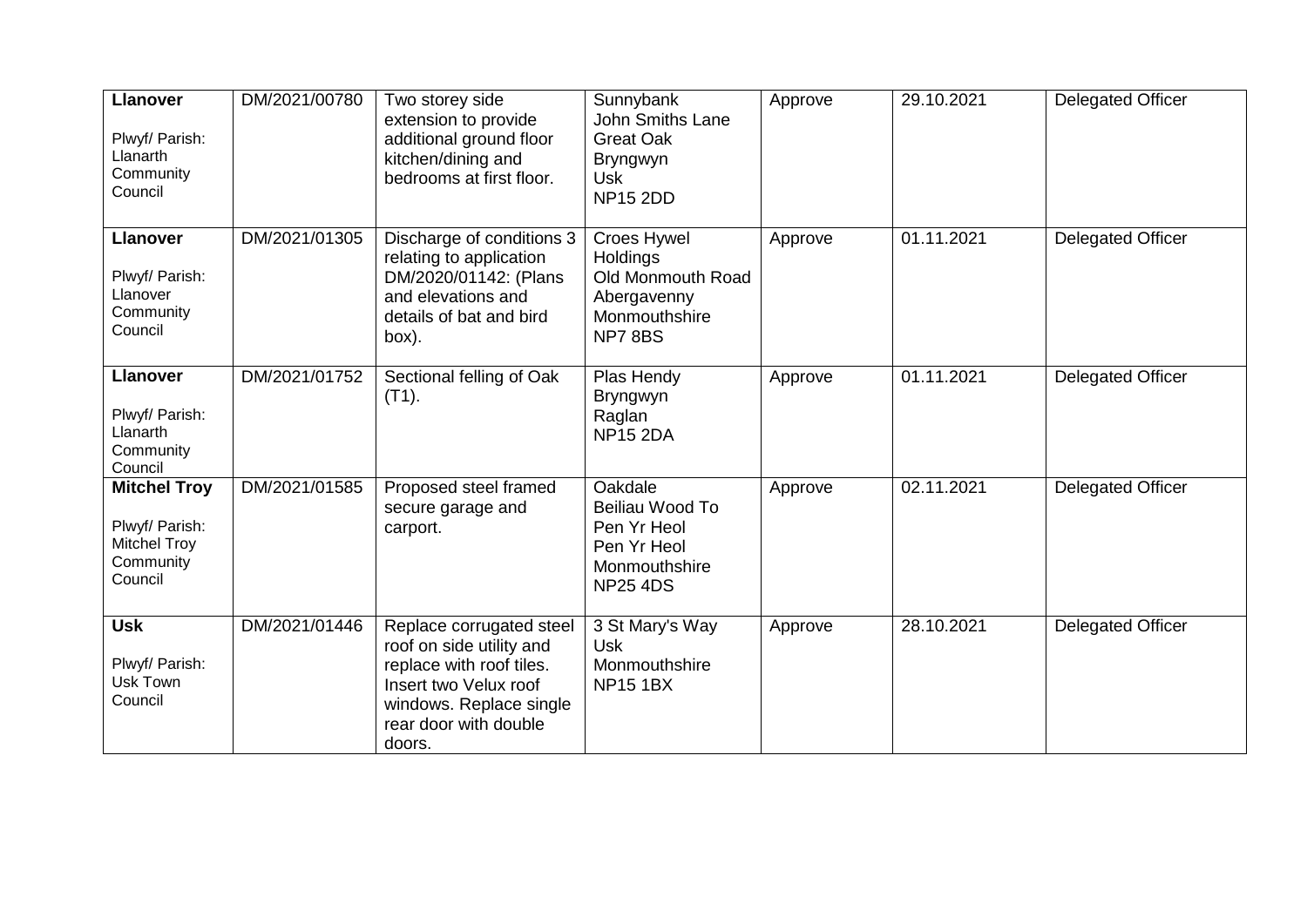| <b>St Arvans</b><br>Plwyf/ Parish:<br>Tintern<br>Community<br>Council | DM/2021/01381 | Erection of a two storey<br>extension following the<br>demolition of existing<br>aged attached<br>extensions and existing<br>timber conservatory plus<br>associated works.                                                                                                                                                                                                                                                                | <b>Great House West</b><br><b>Grange Park House</b><br><b>Trellech Grange</b><br>Chepstow<br>Monmouthshire<br><b>NP16 6QN</b> | Approve | 29.10.2021 | <b>Delegated Officer</b> |
|-----------------------------------------------------------------------|---------------|-------------------------------------------------------------------------------------------------------------------------------------------------------------------------------------------------------------------------------------------------------------------------------------------------------------------------------------------------------------------------------------------------------------------------------------------|-------------------------------------------------------------------------------------------------------------------------------|---------|------------|--------------------------|
| <b>St Arvans</b><br>Plwyf/ Parish:<br>Tintern<br>Community<br>Council | DM/2021/01485 | Removal of condition 3<br>for planning decision<br>M/11238. (To replace<br>timber windows with<br>UPVC windows and to<br>allow UPVC windows to<br>the front elevation.)                                                                                                                                                                                                                                                                   | Parva Barns Cottage<br>A466 Wye Valley<br><b>Hotel To Catchmays</b><br>Court<br>Tintern<br>Monmouthshire<br><b>NP166SQ</b>    | Approve | 28.10.2021 | Delegated Officer        |
| <b>Caerwent</b><br>Plwyf/ Parish:<br>Caerwent<br>Community<br>Council | DM/2021/01473 | Replacement of existing<br>barn/shed and addition<br>of small 2 horse stable.                                                                                                                                                                                                                                                                                                                                                             | Ty Wennol<br><b>Grey Hill Road</b><br>Newport<br>Newport<br><b>NP26 3AZ</b>                                                   | Approve | 02.11.2021 | <b>Delegated Officer</b> |
| <b>St Kingsmark</b><br>Plwyf/ Parish:<br>Chepstow Town<br>Council     | DM/2021/01246 | Replace fence on side of<br>property facing priory<br>close with new feather<br>edge wooden fence to be<br>up to 2 metres high.<br>Fence will continue<br>towards front of property<br>as current fence does.<br>lowering in height, fence<br>finishes at least 6 meters<br>back from junction<br>(Priory Close onto St<br>Kingsmark Avenue) so<br>will not impede site lines<br>for traffic. This is similar<br>to the approved planning | 17 St Kingsmark<br>Avenue<br>Chepstow<br>Monmouthshire<br><b>NP16 5LY</b>                                                     | Approve | 01.11.2021 | <b>Delegated Officer</b> |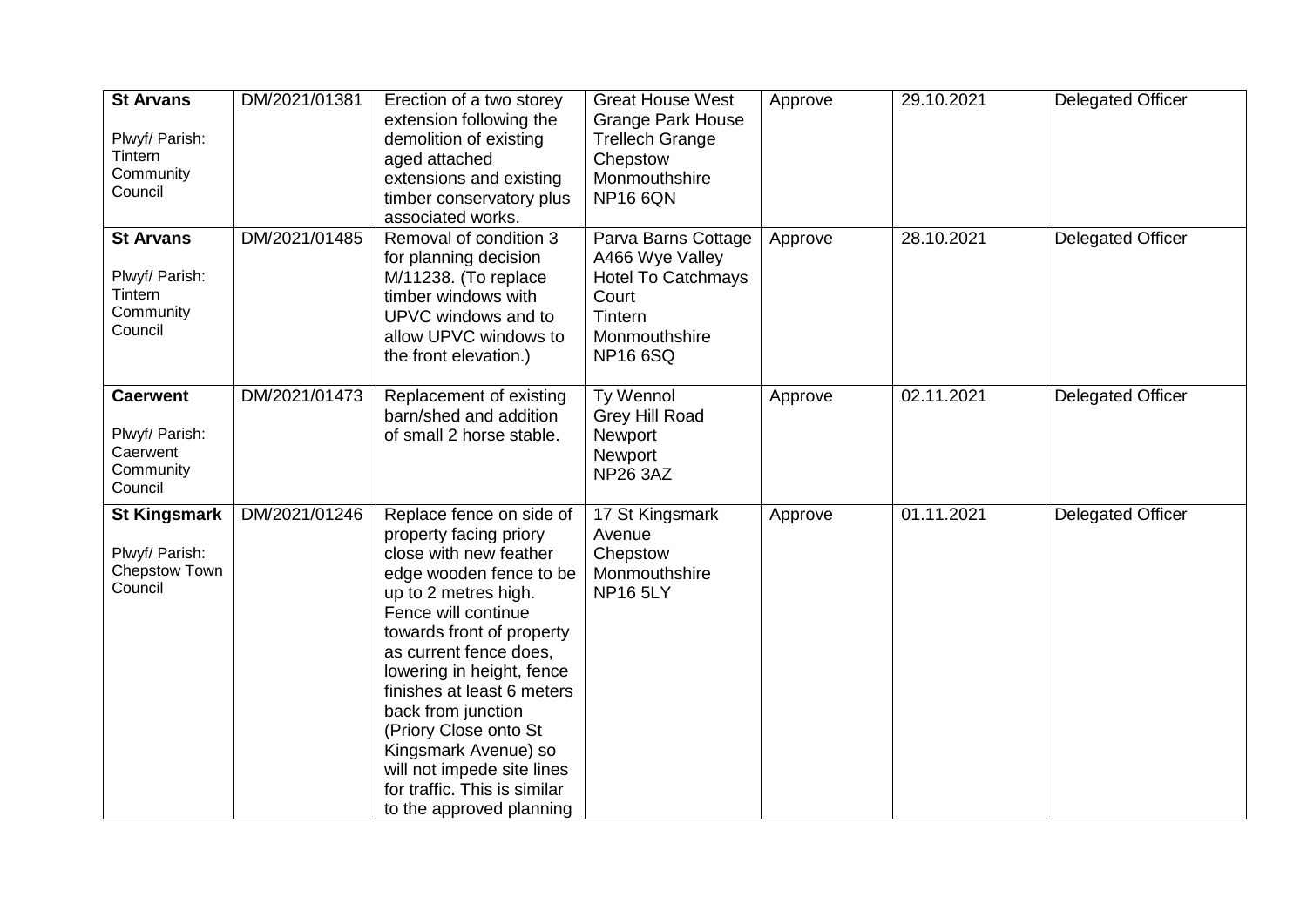| <b>St Marys</b><br>Plwyf/ Parish:<br>Chepstow Town<br>Council  | DM/2021/01204 | at number 3 St<br>Kingsmark Avenue<br>(reference<br>DC/2016/00147).<br>Remove two conifer<br>bushes, as these are<br>overhanging pavement<br>and stopping light<br>coming into garden (work<br>on conifers will not start<br>until after 1st September<br>in case of nesting birds).<br>Bring front facing internal<br>garden fence forward 3<br>meters (in line with front<br>garage) to extend side<br>garden, also similar to<br>my neighbour (see<br>DM/2021/00071).<br>Proposing to align the<br>fence at the edge of the<br>garage which will look<br>natural with the lines of<br>the house.<br>Timber framed carport to<br>rear of 33 Hardwick<br>Avenue. | <b>Hardwick Villas</b><br>33 Hardwick Avenue<br>Chepstow<br>Monmouthshire<br><b>NP16 5DJ</b> | Approve | 02.11.2021 | <b>Delegated Officer</b> |
|----------------------------------------------------------------|---------------|-------------------------------------------------------------------------------------------------------------------------------------------------------------------------------------------------------------------------------------------------------------------------------------------------------------------------------------------------------------------------------------------------------------------------------------------------------------------------------------------------------------------------------------------------------------------------------------------------------------------------------------------------------------------|----------------------------------------------------------------------------------------------|---------|------------|--------------------------|
| <b>Thornwell</b><br>Plwyf/ Parish:<br>Chepstow Town<br>Council | DM/2021/01413 | Single storey extension.                                                                                                                                                                                                                                                                                                                                                                                                                                                                                                                                                                                                                                          | 109 Maple Avenue<br><b>Bulwark</b><br>Chepstow<br>Monmouthshire<br><b>NP16 5RT</b>           | Approve | 29.10.2021 | <b>Delegated Officer</b> |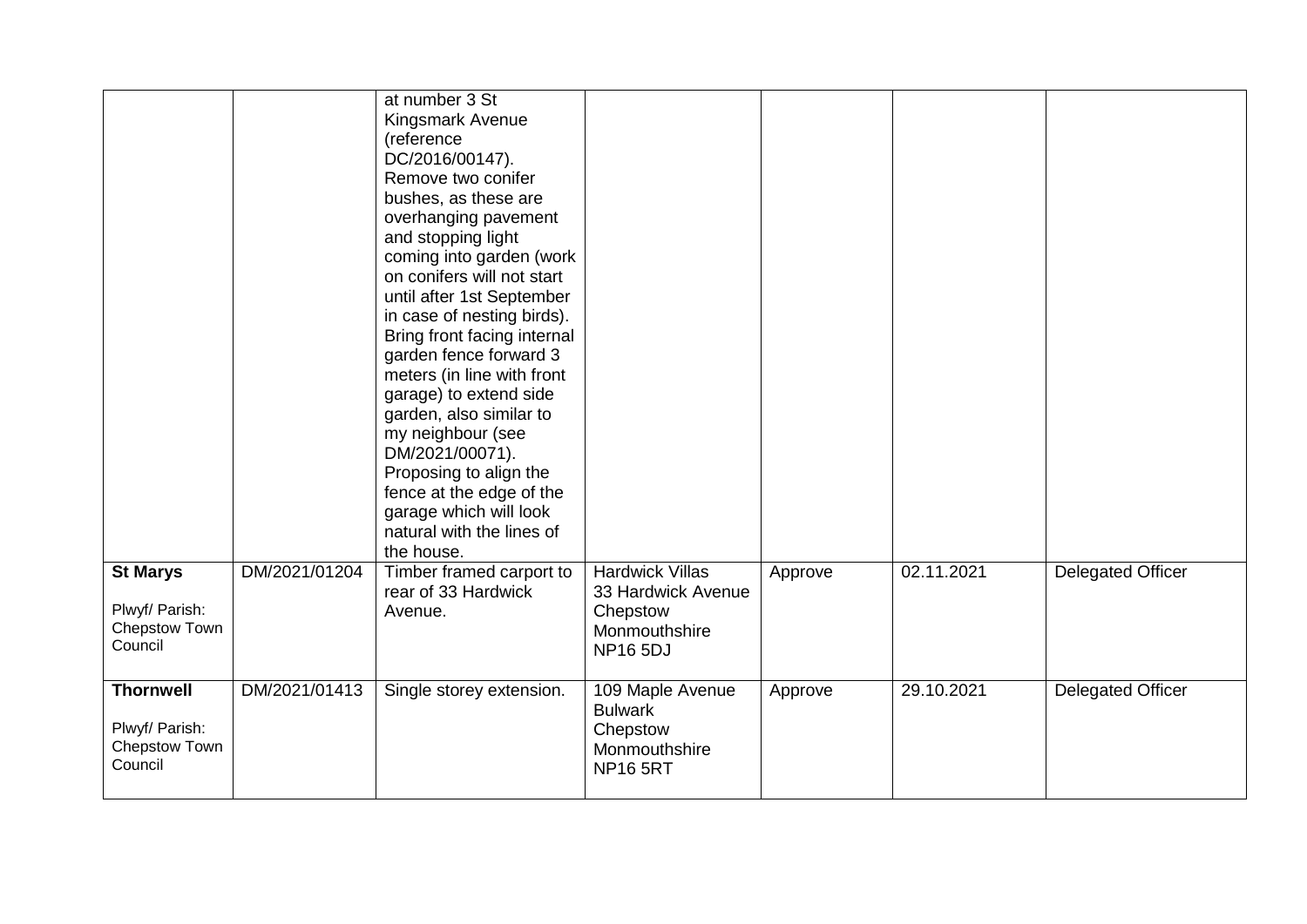| <b>Rogiet</b><br>Plwyf/ Parish:<br>Rogiet<br>Community<br>Council           | DM/2020/00817 | A new car park on land<br>to the south of Severn<br>Tunnel Junction station.                                                                                                                                                                                                                                                                                                                                                                                                                                                                                     | <b>Station Road</b><br>Rogiet<br>Caldicot<br>Monmouthshire<br><b>NP26 3WF</b>                       | Approve | 28.10.2021 | <b>Delegated Officer</b> |
|-----------------------------------------------------------------------------|---------------|------------------------------------------------------------------------------------------------------------------------------------------------------------------------------------------------------------------------------------------------------------------------------------------------------------------------------------------------------------------------------------------------------------------------------------------------------------------------------------------------------------------------------------------------------------------|-----------------------------------------------------------------------------------------------------|---------|------------|--------------------------|
| <b>Portskewett</b><br>Plwyf/ Parish:<br>Portskewett<br>Community<br>Council | DM/2019/00846 | Discharge of condition<br>no. 4 of outline planning<br>consent DM/2018/00696.                                                                                                                                                                                                                                                                                                                                                                                                                                                                                    | Land Development<br>South Of Crick Road<br><b>Crick Road</b><br>Portskewett<br>Monmouthshire        | Approve | 02.11.2021 | Delegated Officer        |
| <b>Portskewett</b><br>Plwyf/ Parish:<br>Portskewett<br>Community<br>Council | DM/2021/01484 | Non Material<br>Amendment to planning<br>decision<br>DM/2019/01629.<br>Rewording of condition 2<br>which currently reads as<br>follows:<br>No development shall<br>take place until there has<br>been submitted to and<br>approved in writing by<br>the Local Planning<br>Authority a scheme of<br>landscaping which shall<br>include indications of all<br>existing trees and<br>hedgerows on the land,<br>and details of any to be<br>retained, together with<br>measures for their<br>protection in the course<br>of the development.<br>Reason: To safeguard | <b>Land Development</b><br>South Of Crick Road<br><b>Crick Road</b><br>Portskewett<br>Monmouthshire | Approve | 02.11.2021 | <b>Delegated Officer</b> |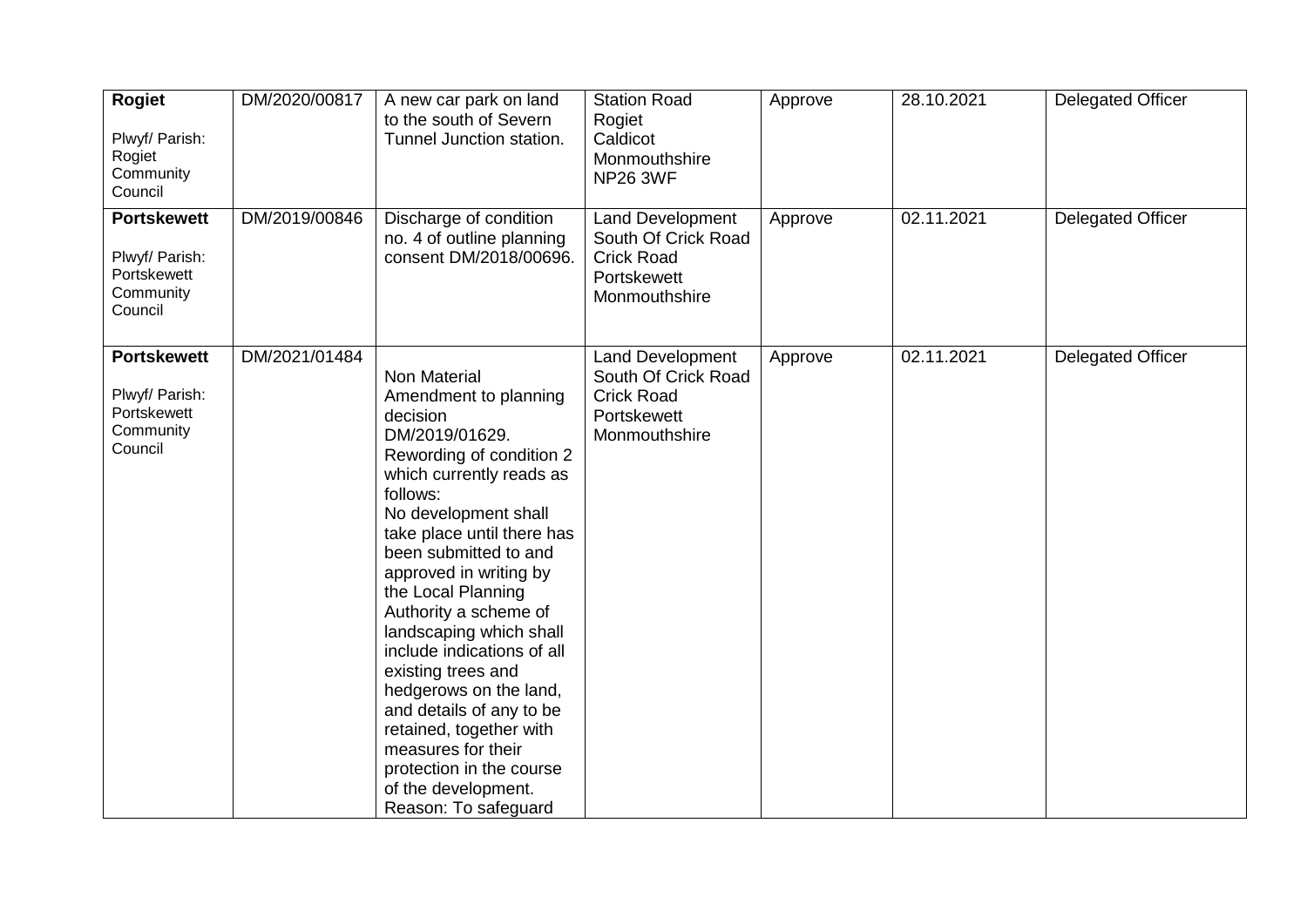|                                                                  |               | the landscape amenities<br>of the area and to ensure<br>compliance with LDP<br>Policy GI1.<br>It is proposed to reword<br>this condition as per the<br>below:<br>A scheme of landscaping<br>for the care home shall<br>be submitted and<br>approved by the Local<br>Planning Authority prior<br>to commencement of the<br>superstructure. All<br>approved planting,<br>seeding or turfing shall<br>be carried out in the first<br>planting and seeding<br>seasons following the<br>occupation of the<br>buildings or the<br>completion of the<br>development, whichever<br>is the sooner.<br>Reason: To safeguard<br>the landscape amenities<br>of the area and to ensure<br>compliance with LDP<br>Policy GI1. |                                                                          |         |            |                          |
|------------------------------------------------------------------|---------------|-----------------------------------------------------------------------------------------------------------------------------------------------------------------------------------------------------------------------------------------------------------------------------------------------------------------------------------------------------------------------------------------------------------------------------------------------------------------------------------------------------------------------------------------------------------------------------------------------------------------------------------------------------------------------------------------------------------------|--------------------------------------------------------------------------|---------|------------|--------------------------|
| <b>Portskewett</b><br>Plwyf/ Parish:<br>Portskewett<br>Community | DM/2021/01750 | Discharge of condition<br>no.3 (bat and bird<br>mitigation) of planning<br>consent DM/2021/01386.                                                                                                                                                                                                                                                                                                                                                                                                                                                                                                                                                                                                               | 16 The Terrace<br>Sudbrook Road<br>Sudbrook<br>Caldicot<br>Monmouthshire | Approve | 29.10.2021 | <b>Delegated Officer</b> |
| Council                                                          |               |                                                                                                                                                                                                                                                                                                                                                                                                                                                                                                                                                                                                                                                                                                                 | <b>NP26 5SS</b>                                                          |         |            |                          |